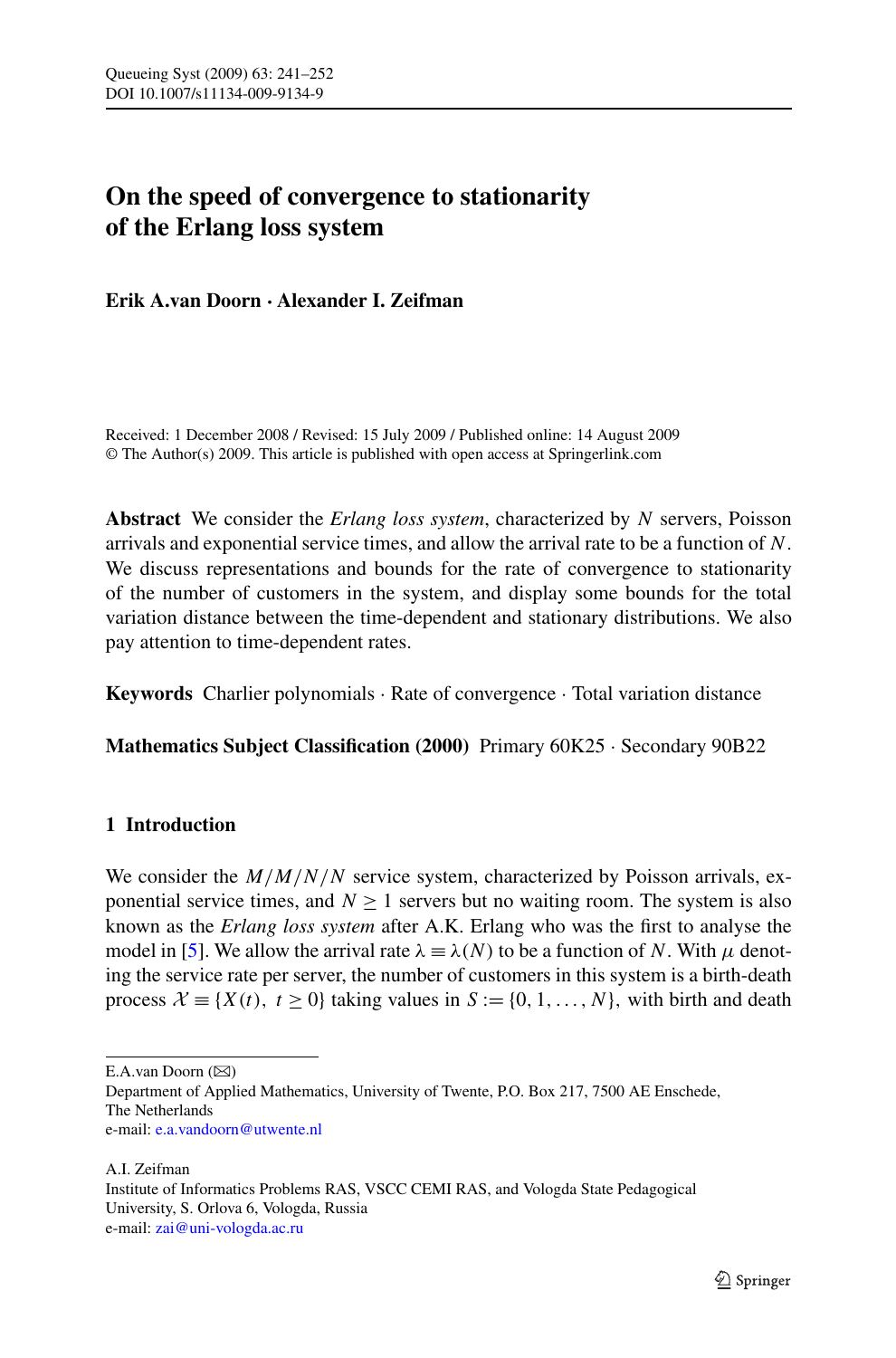<span id="page-1-0"></span>rates

$$
\lambda_j = \lambda, \quad 0 \le j < N, \quad \text{and} \quad \mu_j = j\mu, \quad 0 < j \le N,
$$

respectively. We write  $p_i(t) \equiv Pr\{X(t) = i\}$ ,  $j \in S$ , and let the vector  $p(t) \equiv$  $(p_0(t), p_1(t), \ldots, p_N(t))$  represent the state distribution at time  $t \ge 0$ . The stationary distribution of  $X$  is a truncated Poisson distribution, represented by the vector  $\pi \equiv (\pi_0, \pi_1, \ldots, \pi_N)$ , where

$$
\pi_j := c \frac{(\lambda/\mu)^j}{j!}, \quad j \in S,
$$

and *c* is a normalizing constant. For any initial distribution  $p(0)$  the vector  $p(t)$ converges to  $\pi$  as  $t \to \infty$ .

In what follows we will be interested in the behaviour of

$$
d(t) \equiv d_{tv}(\boldsymbol{p}(t), \boldsymbol{\pi}) := \sup_{A \subset S} \left\{ \left| \sum_{j \in A} p_j(t) - \sum_{j \in A} \pi_j \right| \right\},\,
$$

the *total variation distance* between  $p(t)$  and  $\pi$ , and more specifically in

$$
\beta := \sup\{a > 0 : d(t) = \mathcal{O}\left(e^{-at}\right) \text{ as } t \to \infty \text{ for all } p(0)\},\tag{1}
$$

the *rate of convergence of*  $p(t)$  *to*  $\pi$ , also known as the rate of convergence (or *decay parameter*) of X, and the asymptotic behaviour of  $\beta \equiv \beta(N)$  as  $N \to \infty$ . It is well known (and easy to see) that

$$
d(t) = \frac{1}{2} \sum_{j \in S} |p_j(t) - \pi_j|, \quad t \ge 0,
$$
 (2)

so the total variation distance between  $p(t)$  and  $\pi$  is essentially equivalent to the *L*<sup>1</sup>-norm of  $p(t) - \pi$ .

The plan of the paper is as follows. We give a survey of representations and bounds for  $\beta$  in Sect. [2,](#page-2-0) and discuss asymptotic results for  $\beta$  as  $N \to \infty$  in Sect. [3](#page-7-0). Some upper bounds on  $d(t)$  will subsequently be displayed in Sect. [4](#page-8-0). Finally, in Sect. [5](#page-9-0) we describe some generalizations of the preceding results to the Erlang loss model with time-dependent rates. As an aside we note that the total variation distance between  $p(t)$  and  $\pi$  may exhibit very interesting behaviour if  $t$  and  $N$  tend to infinity simultaneously. A discussion of these issues is outside the scope of this paper (but see, for example,  $[6, 21]$  $[6, 21]$  $[6, 21]$  $[6, 21]$  and  $[20]$  $[20]$ ).

In what follows **0** and **1** denote row vectors of zeros and ones, respectively, inequality for vectors indicates elementwise inequality, and superscript *<sup>T</sup>* denotes transpose.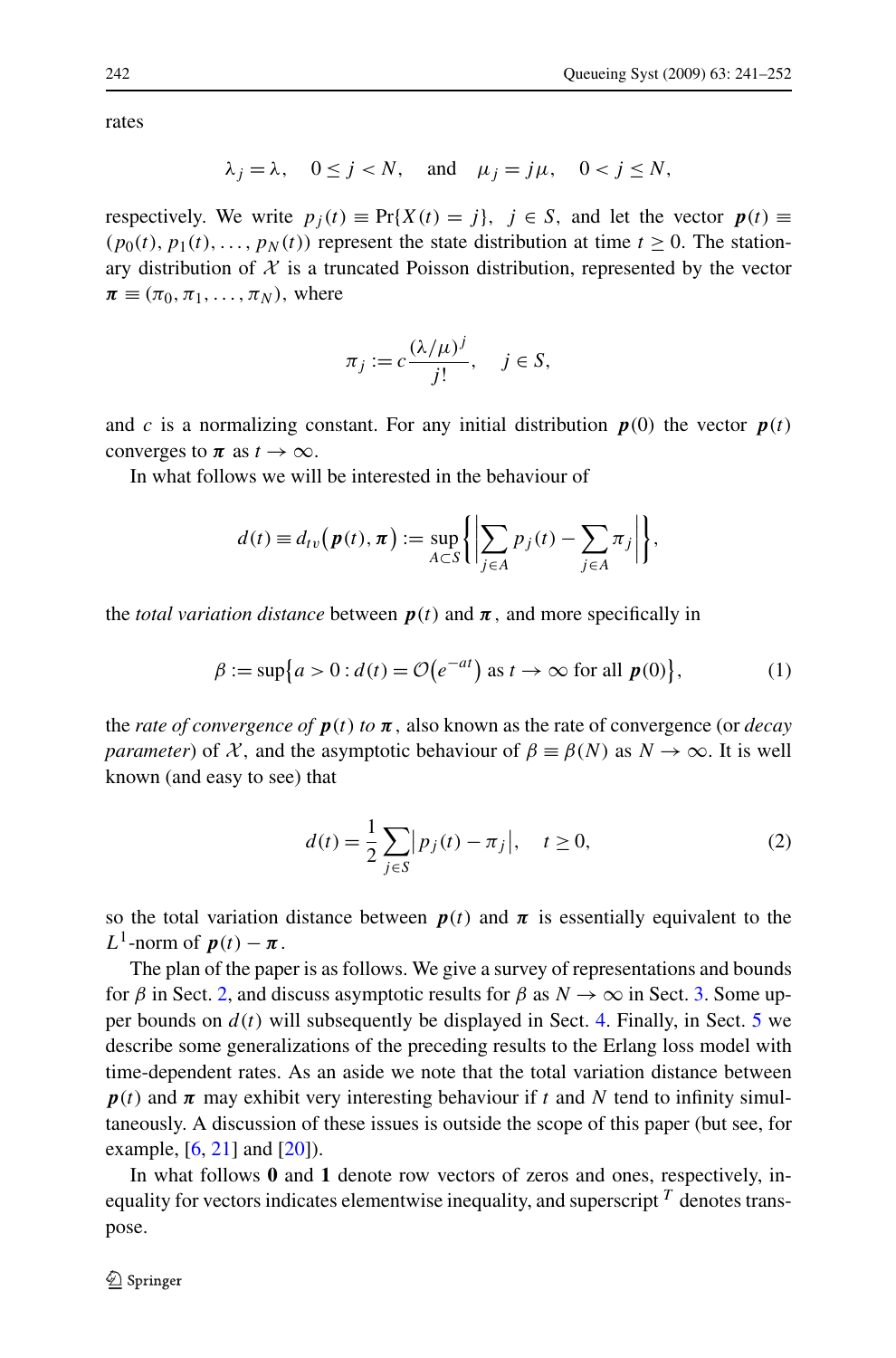## <span id="page-2-0"></span>**2 Representations and bounds for** *β*

It is well known that the supremum in [\(1](#page-1-0)) is in fact a maximum, and that  $-\beta$  can be identified with the largest nonzero eigenvalue of

$$
Q := \begin{pmatrix} -\lambda & \lambda & 0 & \cdots & 0 & 0 \\ \mu & -(\lambda + \mu) & \lambda & \cdots & 0 & 0 \\ \vdots & \vdots & \vdots & \ddots & \vdots & \vdots \\ 0 & 0 & 0 & \cdots & -(\lambda + (N-1)\mu) & \lambda \\ 0 & 0 & 0 & \cdots & N\mu & -N\mu \end{pmatrix},
$$
 (3)

the *q*-matrix of  $X$ . It has also been observed (see Riordan [[16,](#page-11-0) p. 84] or Kijima [\[12](#page-11-0)]), that the nonzero eigenvalues of  $-Q$  can be identified with the zeros of the polynomial

$$
c_N\bigg(\frac{x}{\mu}-1,\frac{\lambda}{\mu}\bigg),\,
$$

where

$$
c_n(x, a) := \sum_{m=0}^n (-1)^m \binom{n}{m} \binom{x}{m} \frac{m!}{a^m}, \quad n \ge 0,
$$
 (4)

are the *Charlier polynomials* (see, for example, Chihara [[4,](#page-11-0) Sect. VI.1]). Since the zeros of a Charlier polynomial are real (and positive), we have the following representation for *β*.

**Theorem 1** *The rate of convergence β of the Erlang loss model with N servers*, *arrival rate λ and service rate μ per server*, *is given by*

$$
\beta = \mu + \mu \xi_{N,1} \left( \frac{\lambda}{\mu} \right),\tag{5}
$$

*where*  $\xi_{N,1}(a)$  *denotes the smallest zero of the Charlier polynomial*  $c_N(x, a)$ *.* 

*Remark* Exploiting Karlin and McGregor's [\[11](#page-11-0)] representation for the transition probabilities of a birth-death process, it was shown in [\[2](#page-11-0)] that *β* can be identified with the smallest zero of the polynomial

$$
S(x) := \frac{\lambda}{x} \left\{ c_{N+1} \left( \frac{x}{\mu}, \frac{\lambda}{\mu} \right) - c_N \left( \frac{x}{\mu}, \frac{\lambda}{\mu} \right) \right\}.
$$

But since Charlier polynomials satisfy the recurrence relation

$$
ac_{n+1}(x, a) - ac_n(x, a) + xc_n(x - 1, a) = 0, \quad n \ge 0,
$$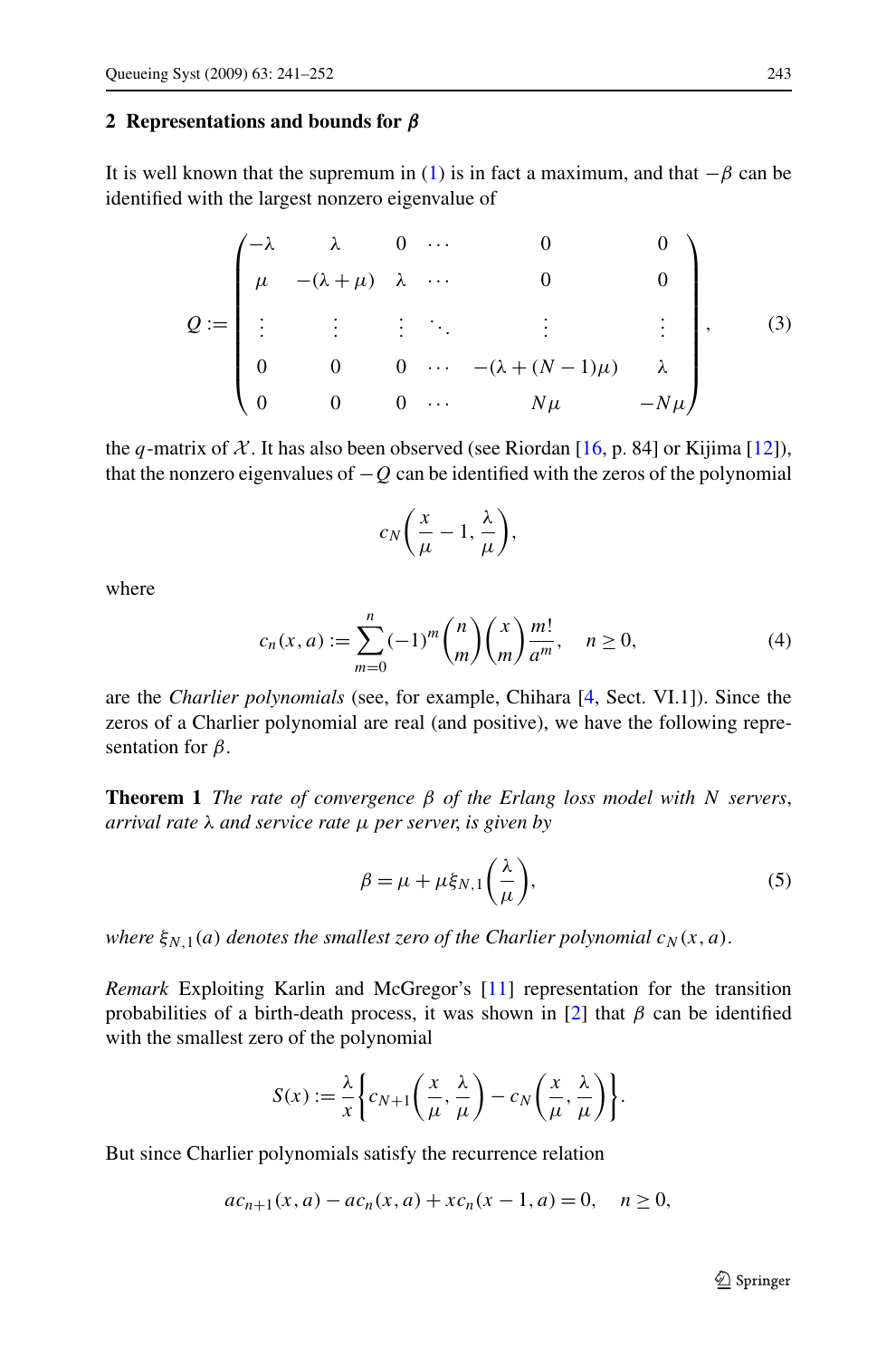<span id="page-3-0"></span>we can actually write

$$
S(x) = -c_N \left(\frac{x}{\mu} - 1, \frac{\lambda}{\mu}\right),
$$

in accordance with the previous result.

No explicit expression for  $\xi_{N,1}(a)$  seems to be available for general a, but efficient algorithms for the numerical evaluation of  $\xi_{N,1}(a)$ —and hence of  $\beta$ —have been proposed (see, for example, [\[12](#page-11-0)]).

Charlier polynomials being orthogonal with respect to a measure consisting of point masses at the points 0*,* 1*,...,* it follows from the theory of orthogonal polyno-mials (see [\[4](#page-11-0), Chap. 2]) that the *i*th smallest zero of  $c_N(x, a)$  is larger than  $i - 1$ , for  $i = 1, 2, \ldots$  This leads to some simple bounds for  $\beta$ . First, we must have  $\xi_{N,1}(a) > 0$ , and hence

$$
\beta > \mu. \tag{6}
$$

Then, since  $c_N(x, a) = c_X(N, a)$  for natural x, we have  $c_N(1, N) = c_1(N, N)$ 0. So, the second smallest zero of  $c_N(x, N)$  being larger than 1, we must have  $\xi_{N,1}(N) = 1$ , and hence, for all  $N \geq 1$ ,

$$
\lambda = \mu N \quad \Longrightarrow \quad \beta = 2\mu.
$$

Since  $\xi_{N,1}(a) > 0$  is strictly increasing in *a* (see, for example, [\[12](#page-11-0)]), it follows that

$$
\beta \lesseqqgtr 2\mu \iff \lambda \lesseqqgtr \mu N. \tag{7}
$$

Further upper and lower bounds have been derived in the literature. Specifically, translating (part of) the Theorems 3 and 5 of Krasikov [[14\]](#page-11-0) in terms of *β* by means of ([5\)](#page-2-0), we get the following results.

**Theorem 2** *Let N >* 2, *then the rate of convergence β of the Erlang loss model with N servers*, *arrival rate λ and service rate μ per server*, *satisfies*

$$
\beta < 5\mu \quad \text{if } \lambda \le \mu \left(\sqrt{N} + 1\right)^2. \tag{8}
$$

*Moreover, if*  $\lambda > \mu(\sqrt{N} + 1)^2$ *, then* 

$$
\beta > \mu + \left(\sqrt{\lambda} - \sqrt{\mu N}\right)^2 + \sqrt{\mu} \left(\sqrt{\gamma} + \frac{1}{2} \left(\sqrt{\gamma} \left(\sqrt{\lambda} - \sqrt{\mu N}\right)^2\right)^{1/3}\right),\tag{9}
$$

*where*  $\gamma := \lambda/(4N)$ .

Our second representation for  $\beta$  is classic, and involves the stationary distribution  $\pi \equiv (\pi_0, \pi_1, \ldots, \pi_N)$  of X. It may be obtained by observing that the matrix  $DQD^{-1}$ , where

$$
D:=\mathrm{diag}\big(\sqrt{\pi_0},\sqrt{\pi_1},\ldots,\sqrt{\pi_N}\big),\,
$$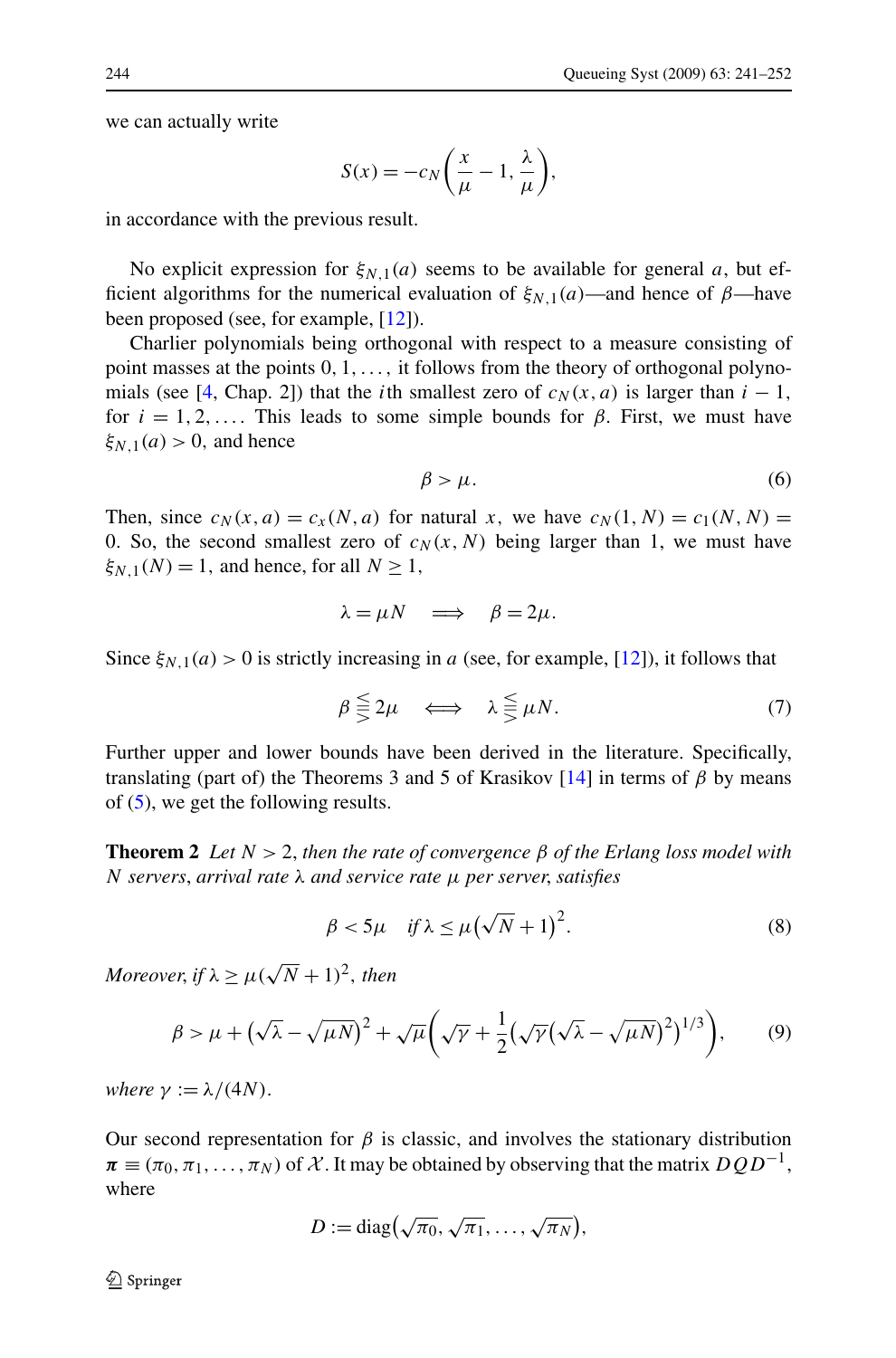<span id="page-4-0"></span>is symmetric. Since 0 is the largest and  $-\beta$  the second largest eigenvalue of *Q*, and hence of *DQD*<sup>−</sup>1, the Courant-Fischer theorem for symmetric matrices (see, for example, Meyer  $[15, p, 550]$  $[15, p, 550]$  tells us that

$$
-\beta = \min_{\dim \mathcal{V}=n-1} \max_{\substack{y \in \mathcal{V} \\ y \neq 0}} \frac{yDQD^{-1}y^T}{yy^T}.
$$

Since  $\pi Q = 0$ , the vector  $\pi D^{-1}$  is a left eigenvector of  $DQD^{-1}$  corresponding to the eigenvalue 0. Hence, choosing V to be the space orthogonal to  $\pi D^{-1}$  we have

$$
-\beta \leq \max_{\substack{yD^{-1}\pi^T=0\\y\neq 0}}\frac{yDQD^{-1}y^T}{yy^T}.
$$

But, in fact, equality holds, since we may choose *y* to be a left eigenvector of *DQD*−<sup>1</sup> corresponding to the eigenvalue  $-\beta$ . Subsequently writing  $x = yD$  and  $\Pi = D^2$ we obtain the following representation, which was first established by Beneš [\[1](#page-11-0)] by reference to a result in the setting of symmetric operators. (As indicated by Beneš, the representation is implied by an observation of Kramer's [\[13](#page-11-0)] in the setting of reversible Markov chains.)

**Theorem 3** *The rate of convergence β of the Erlang loss model with N servers*, *arrival rate λ and service rate μ per server*, *satisfies*

$$
\beta = \min_{\substack{x_1^T = 0 \\ x \neq 0}} \frac{x(-Q) \Pi^{-1} x^T}{x \Pi^{-1} x^T},
$$
\n(10)

*where*  $\Pi \equiv \text{diag}(\pi_0, \pi_1, \dots, \pi_N)$  *and Q is the matrix* ([3\)](#page-2-0).

It follows in particular that for any vector *x* satisfying  $x \neq 0$  and  $x1^T = 0$  one has

$$
\beta \le \frac{x(-Q)\Pi^{-1}x^T}{x\Pi^{-1}x^T}.
$$
\n(11)

Beneš [[1\]](#page-11-0) observed that choosing  $x_i = (i - m)\pi_i/\sigma$ , where

$$
m = \frac{\lambda}{\mu} (1 - \pi_N) \quad \text{and} \quad \sigma^2 = m - \frac{\lambda}{\mu} (N - m) \pi_N \tag{12}
$$

are the mean and variance, respectively, of the number of busy servers in steady state, gives  $\mathbf{x}(-Q) \Pi^{-1} \mathbf{x}^T = \mu m/\sigma^2$  and  $\mathbf{x} \Pi^{-1} \mathbf{x}^T = 1$ , so that (11) leads to the bound

$$
\beta \le \frac{\mu m}{\sigma^2} = \frac{(1 - \pi_N)\mu}{1 - (N - m + 1)\pi_N}.
$$
\n(13)

Beneš observes that the bound can be used to approximate  $\beta$  if  $\lambda < \mu N$ .

 $\bigcirc$  Springer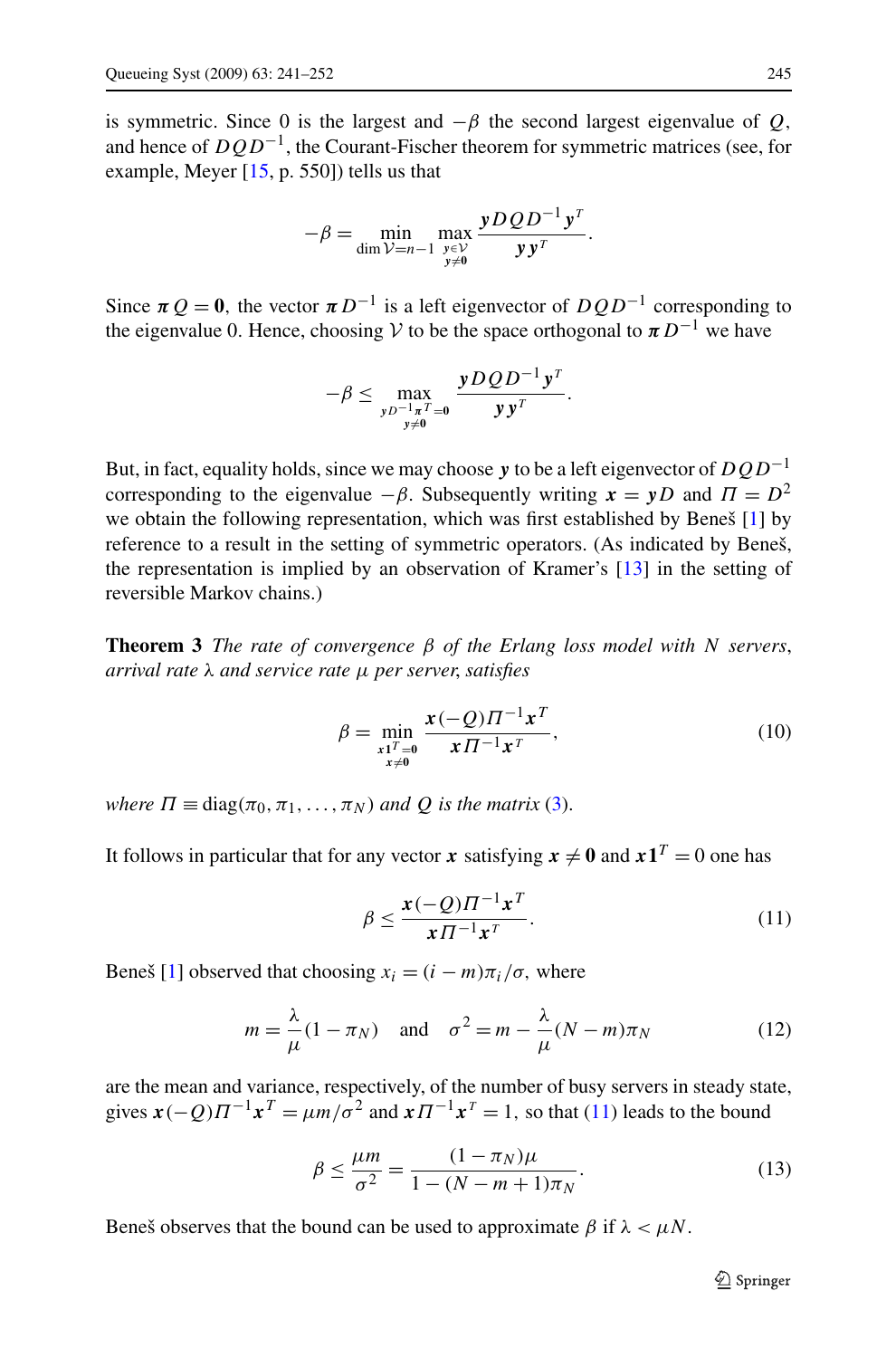<span id="page-5-0"></span>At this point we mention a lower bound, derived by Jagerman [[10,](#page-11-0) Theorem 13] by algebraic techniques, that may also be usable as an approximation to *β,* namely

$$
\beta \ge \mu + \frac{\mu N}{\zeta_1 + \sqrt{(N-1)(N\zeta_2 - \zeta_1^2)}},\tag{14}
$$

where

$$
\zeta_1 := N! \sum_{i=1}^N \frac{(\mu/\lambda)^i}{i(N-i)!}, \qquad \zeta_2 := \zeta_1^2 - 2N! \sum_{i=2}^N \frac{(\mu/\lambda)^i}{i(N-i)!} \sum_{j=1}^{i-1} \frac{1}{j}.
$$
 (15)

Further representations for  $\beta$  may be obtained by particularizing a result for ergodic birth-death processes that, in its full generality, was first stated by one of us in [\[23](#page-11-0)], and later by Chen [[3\]](#page-11-0). We refer to [[18\]](#page-11-0) and [[19\]](#page-11-0) for more information on the various methods by which the result (or part of it) can be proven, and more references.

**Theorem 4** *The rate of convergence β of the Erlang loss model with N servers*, *arrival rate λ and service rate μ per server*, *satisfies*

$$
\beta = \max_{x>0} \left\{ \min_{1 \le i \le N} \alpha_i(x) \right\} = \min_{x>0} \left\{ \max_{1 \le i \le N} \alpha_i(x) \right\},
$$
 (16)

*where*  $\mathbf{x} \equiv (x_1, x_2, \ldots, x_N)$ *, and* 

$$
\alpha_i(\mathbf{x}) := \left(1 - \frac{x_{i+1}}{x_i}\right)\lambda + \left(i - (i-1)\frac{x_{i-1}}{x_i}\right)\mu, \quad 1 \le i \le N,\tag{17}
$$

*with*  $x_0 = x_{N+1} = 0$ .

It follows that for any vector  $x > 0$ 

$$
\min_{1 \le i \le N} \alpha_i(\mathbf{x}) \le \beta \le \max_{1 \le i \le N} \alpha_i(\mathbf{x}). \tag{18}
$$

For example, if  $\lambda > \mu N$ , we can choose  $x_i = (\sqrt{\mu N/\lambda})^i$ ,  $1 \le i \le N$ , and find after a little algebra that

$$
2\sqrt{\lambda\mu/N} - \mu \le \beta - \left(\sqrt{\lambda} - \sqrt{\mu N}\right)^2 \le (N+1)\sqrt{\lambda\mu/N},\tag{19}
$$

giving some supplementary information to Theorem [2](#page-3-0).

One of the methods for proving Theorem 4 exploits the fact that  $-\beta$  is in fact the *largest* eigenvalue of the matrix

$$
C := \begin{pmatrix} -(\lambda + \mu) & \mu & 0 & \cdots & 0 & 0 \\ \lambda & -(\lambda + 2\mu) & 2\mu & \cdots & 0 & 0 \\ \vdots & \vdots & \vdots & \ddots & \vdots & \vdots \\ 0 & 0 & 0 & \cdots & -(\lambda + (N-1)\mu) & (N-1)\mu \\ 0 & 0 & 0 & \cdots & \lambda & -(\lambda + N\mu) \end{pmatrix},
$$
(20)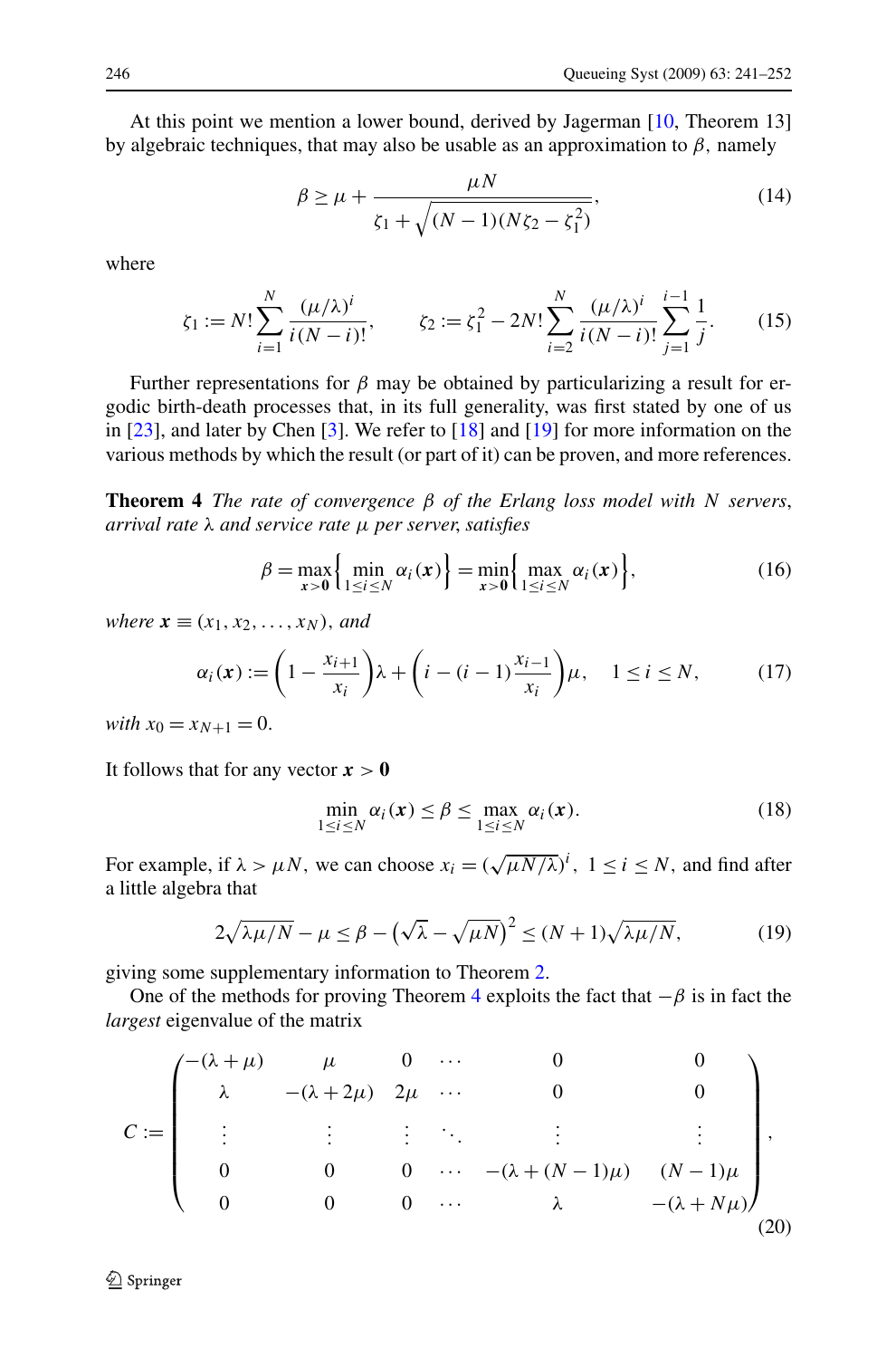which can be interpreted as the *q*-matrix of a transient birth-death process and therefore has only negative eigenvalues. The argument is given, for example, in [\[19](#page-11-0), Sect. 4] in the more general setting of finite birth-death processes. Since *C* is a sign-symmetric tridiagonal matrix we can employ the results in [\[17](#page-11-0)] on representations and bounds for the largest eigenvalue of such matrices. It appears that [\[17](#page-11-0), Theorem 1] leads to the min-max representation of Theorem [4,](#page-5-0) but [[17](#page-11-0), Theorem 5] (see also [\[9](#page-11-0), Theorem 2]) leads to a new result.

**Theorem 5** *The rate of convergence*  $\beta$  *of the Erlang loss model with*  $N > 1$  *servers*, *arrival rate λ and service rate μ per server*, *satisfies*

$$
\beta = \lambda + \frac{1}{2}\mu + \max_{x} \min_{1 \le i < N} \left\{ i\mu - \frac{1}{2} \sqrt{\mu^2 + \frac{4i\lambda\mu}{(1 - x_i)x_{i+1}}} \right\},\tag{21}
$$

*where*  $x \equiv (x_1, x_2, ..., x_N)$  *is such that*  $x_1 = 0$ ,  $x_N = 1$ , and  $0 < x_i < 1$  for  $1 < i < N$ .

If  $N = 2$  we can write down the exact value of  $\beta \equiv \beta(N)$  directly from Theorem 5, namely

$$
\beta(2) = \lambda + \frac{3}{2}\mu - \frac{1}{2}\sqrt{\mu^2 + 4\lambda\mu}.
$$
 (22)

For  $N > 2$  and any vector x satisfying the requirements of Theorem 5 we obviously have

$$
\beta \ge \lambda + \frac{1}{2}\mu + \min_{1 \le i < N} \left\{ i\mu - \frac{1}{2} \sqrt{\mu^2 + \frac{4i\lambda\mu}{(1 - x_i)x_{i+1}}} \right\}.
$$
\n(23)

For instance, by letting  $x_i = \frac{1}{2}$ ,  $1 < i < N$ , we obtain the lower bound

$$
\beta \ge \lambda + \frac{1}{2}\mu + \min_{1 \le i < N} \left\{ i\mu - \frac{1}{2}\sqrt{\mu^2 + 8e_i\lambda\mu i} \right\},\tag{24}
$$

where  $e_i = 1$  if  $i = 1, N - 1$  and  $e_i = 2$  otherwise.

Our final representation for *β* is similar to [\(10\)](#page-4-0), but involves the matrix *C* of [\(20](#page-5-0)) rather than the matrix *Q.* It is obtained by symmetrizing the matrix *C* by a suitable similarity transform and applying the Courant-Fischer theorem to characterize the *largest* eigenvalue of the resulting matrix. This procedure amounts to applying a variant of [[17,](#page-11-0) Theorem 8] to *C,* and leads to the following result.

**Theorem 6** *The rate of convergence β of the Erlang loss model with N servers*, *arrival rate λ and service rate μ per server*, *satisfies*

$$
\beta = \min_{x \neq 0} \frac{x(-C)\tilde{\Pi}x^T}{x\tilde{\Pi}x^T},
$$
\n(25)

*where*  $\overline{\Pi} \equiv \text{diag}(\pi_0, \pi_1, \dots, \pi_{N-1})$  *and C is the matrix* [\(20](#page-5-0)).

 $\bigcirc$  Springer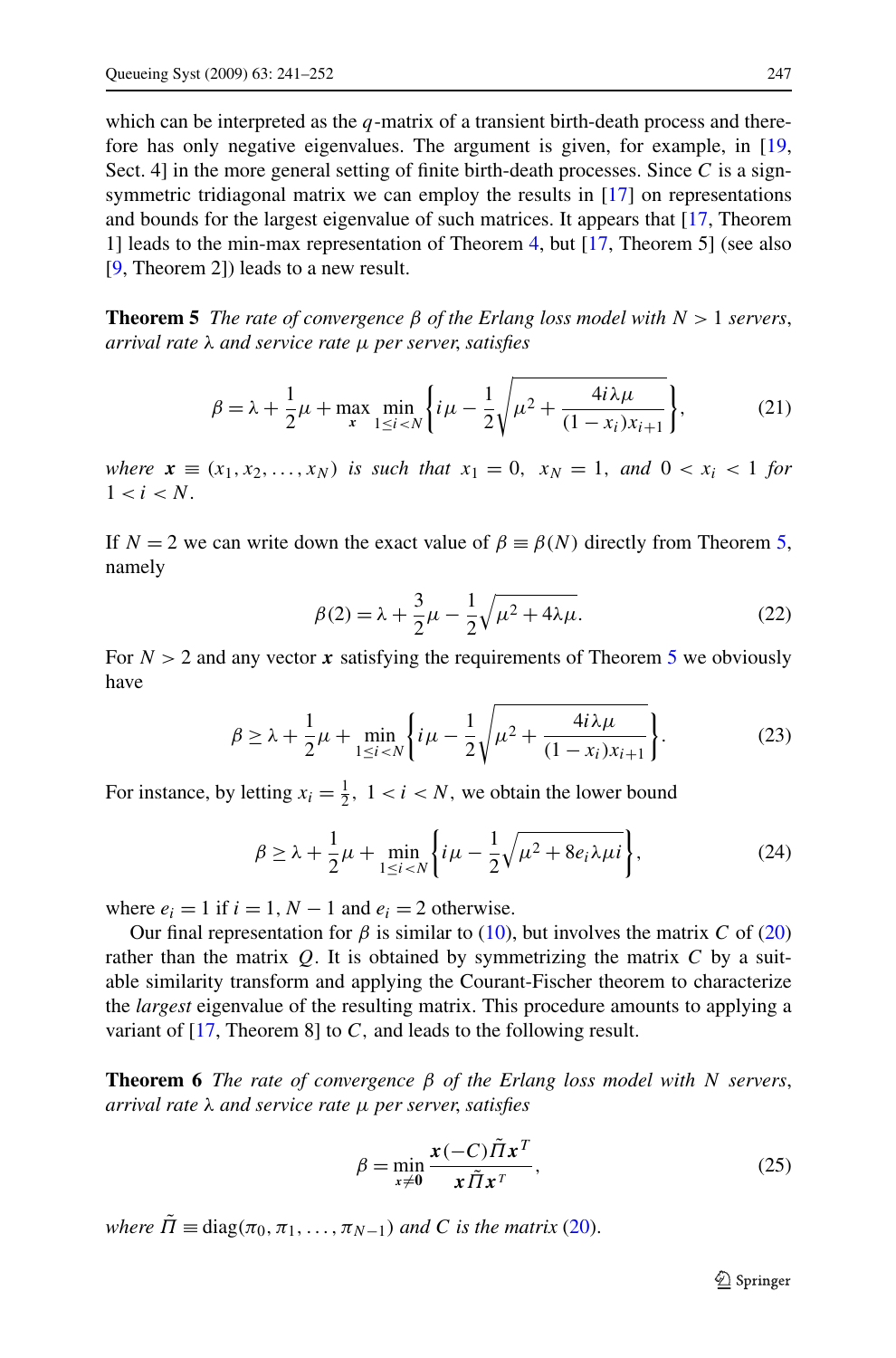<span id="page-7-0"></span>It follows that for any vector  $x \neq 0$  one has

$$
\beta \le \frac{x(-C)\tilde{\Pi}x^T}{x\tilde{\Pi}x^T}.
$$
\n(26)

In particular, choosing  $x = e_1$ , the first unit vector, in (26) we find that

$$
\beta \leq \lambda + \mu. \tag{27}
$$

(Note that equality holds if  $N = 1$ .) A subtler approach is to minimize the upper bound  $(26)$  over all vectors x with two, adjacent, nonzero components. A little algebra then reveals for  $N > 1$  the upper bound

$$
\beta \leq \lambda + \frac{1}{2}\mu + \min_{1 \leq i < N} \left\{ i\mu - \frac{1}{2}\sqrt{\mu^2 + 4i\lambda\mu} \right\}.
$$
\n(28)

This concludes our survey of representations and bounds for  $\beta$ . In the next section we will say more about the asymptotic behaviour of  $\beta \equiv \beta(N)$  as  $N \to \infty$ .

#### **3 Asymptotic results**

The next theorem gives us the asymptotic behaviour of  $\beta \equiv \beta(N)$  as  $N \to \infty$  if  $\lambda \equiv \lambda(N)$  is in some sense small. It encompasses in particular the case  $\lambda$  is constant.

**Theorem 7** If there is a constant  $c < \mu$  such that  $\lambda \leq cN$  for N sufficiently large, *then the rate of convergence β(N) of the Erlang loss model with N servers*, *arrival rate λ and service rate μ per server*, *satisfies*

$$
\lim_{N \to \infty} \beta(N) = \mu. \tag{29}
$$

*Proof* From [[19,](#page-11-0) Theorem 12] we know that (29) holds true if  $\lambda = cN$  for some  $c < \mu$ . Since  $\xi_{N,1}(a) > 0$  is strictly increasing in *a*, the statement is implied by The-orem [1.](#page-2-0)

In view of  $(7)$  $(7)$  we cannot improve upon the bound on *c* in this theorem. The asymptotic analysis of the linear case  $\lambda = cN$  is completed by assuming  $c > \mu$ . The lower bound [\(19](#page-5-0)) (or, for *N* sufficiently large, the lower bound ([9\)](#page-3-0)) then tells us that

$$
\beta(N) > \left(\sqrt{c} - \sqrt{\mu}\right)^2 N. \tag{30}
$$

The following result, which was stated in [[6\]](#page-11-0) (without proof) and proven in [[19\]](#page-11-0), establishes that, actually, both sides of (30) are asymptotically equal.

**Theorem 8** *If*  $c > \mu$ , *then the rate of convergence*  $\beta(N)$  *of the Erlang loss model with N servers*, *arrival rate λ* = *cN and service rate μ per server*, *satisfies*

$$
\lim_{N \to \infty} \frac{\beta(N)}{N} = \left(\sqrt{c} - \sqrt{\mu}\right)^2.
$$

 $\mathcal{D}$  Springer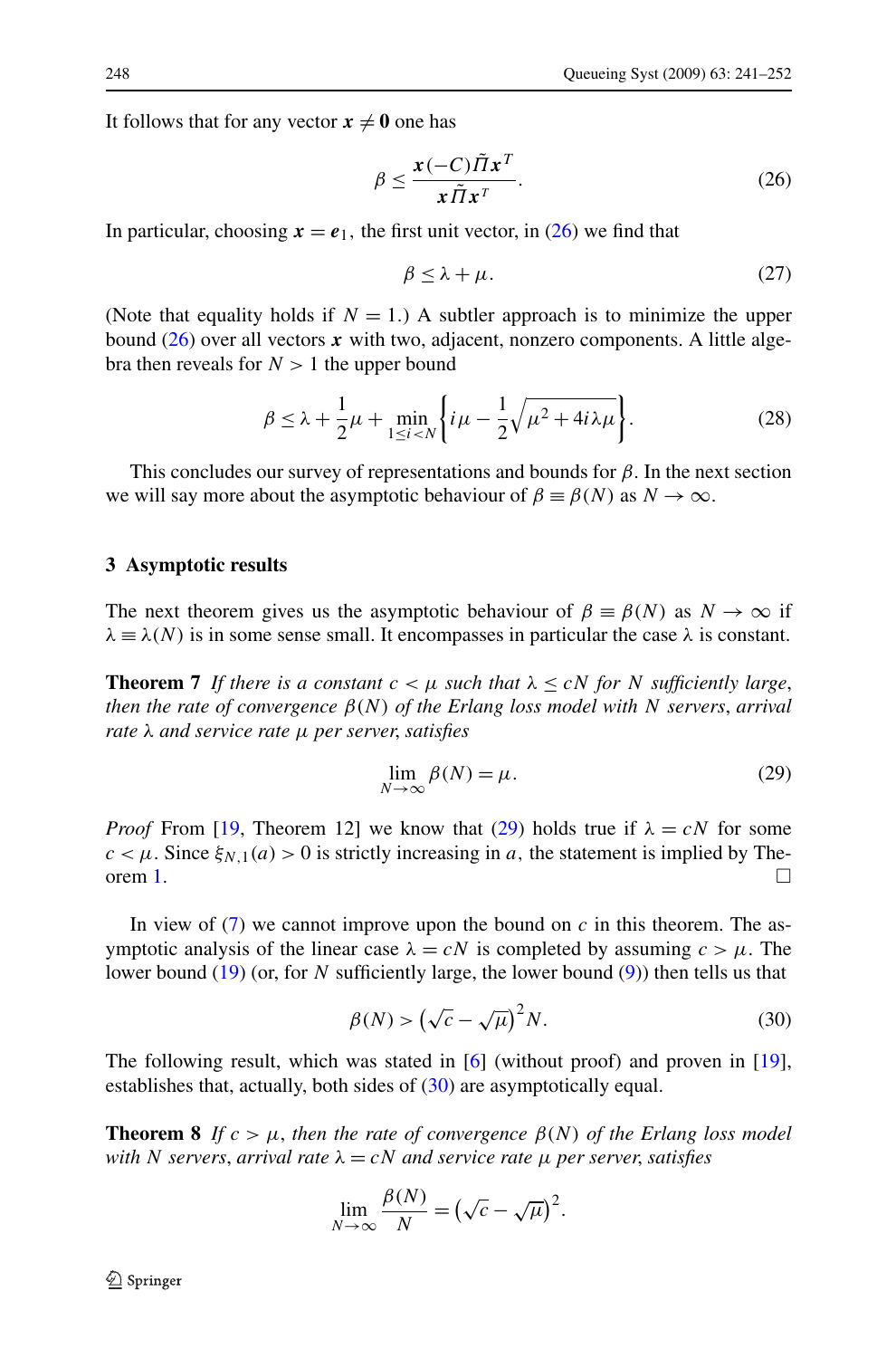<span id="page-8-0"></span>We finally look into the case

$$
\lambda = \mu N + a\sqrt{N} + o(\sqrt{N}) \quad \text{as } N \to \infty,
$$
 (31)

for some constant  $a \in \mathbb{R}$ . The scaling (31) is known as the *Halfin-Whitt regime*, after Halfin and Whitt [\[8](#page-11-0)] who introduced it in the setting of a multiserver queueing system (with negative *a*). In the setting at hand we have, for *N* sufficiently large,

$$
\beta(N) < \begin{cases} 2\mu & \text{if } a < 0 \\ 5\mu & \text{if } a < 2\mu \end{cases},\tag{32}
$$

in view of [\(7](#page-3-0)) and Theorem [2,](#page-3-0) respectively. More refined statements may be obtained by applying the full [\[14](#page-11-0), Theorem 5], but the main conclusion is that  $\beta(N)$  is bounded whenever  $a < 2\mu$  $a < 2\mu$  $a < 2\mu$ . When  $a > 2\mu$ , Theorem 2 tells us that

$$
\beta(N) > \frac{3}{2}\mu + \frac{1}{4}\left(\frac{a^2}{\mu^2} + \sqrt[3]{a^2}\right),\tag{33}
$$

but it is not known for which values of  $a \geq 2\mu$ , if any,  $\beta(N)$  is bounded.

## **4 Upper bounds on** *d(t)*

Applying [\[19](#page-11-0), Theorem 9] (which is implied by [[22,](#page-11-0) Theorem 1] or [[23,](#page-11-0) Theorem 3.2]) to the Erlang loss model, and recalling [\(2](#page-1-0)), gives us the following upper bound on the total variation distance between the time-dependent and stationary distributions.

**Theorem 9** *For any initial distribution*  $p(0)$  *and vector*  $\mathbf{x} \equiv (x_1, x_2, \ldots, x_N)$  *such that*  $x_{\min} := \min_i \{x_i\} > 0$ , the total variation distance  $d(t)$  between the distribution *at time t and the stationary distribution in the Erlang loss model with N servers*, *arrival rate λ and service rate μ per server*, *satisfies*

$$
d(t) \le C(\mathbf{x}) d(0) e^{-\min_i \{\alpha_i(\mathbf{x})\}t}, \quad t \ge 0,
$$
\n(34)

*where*  $C(\mathbf{x}) := 4 \sum_{i=1}^{N} (x_i/x_{min})$ , *and*  $\alpha_i(\mathbf{x})$  *is given by* [\(17](#page-5-0)).

A simple corollary of this theorem (mentioned already in [[22\]](#page-11-0)) is obtained by choosing  $x_i = 1$  for all *i*.

**Corollary 10** *The total variation distance*  $d(t)$  *between the distribution at time t and the stationary distribution in the Erlang loss model with N servers*, *arrival rate λ and service rate μ per server*, *satisfies*

$$
d(t) \le 4N \, d(0) \, e^{-\mu t}, \quad t \ge 0. \tag{35}
$$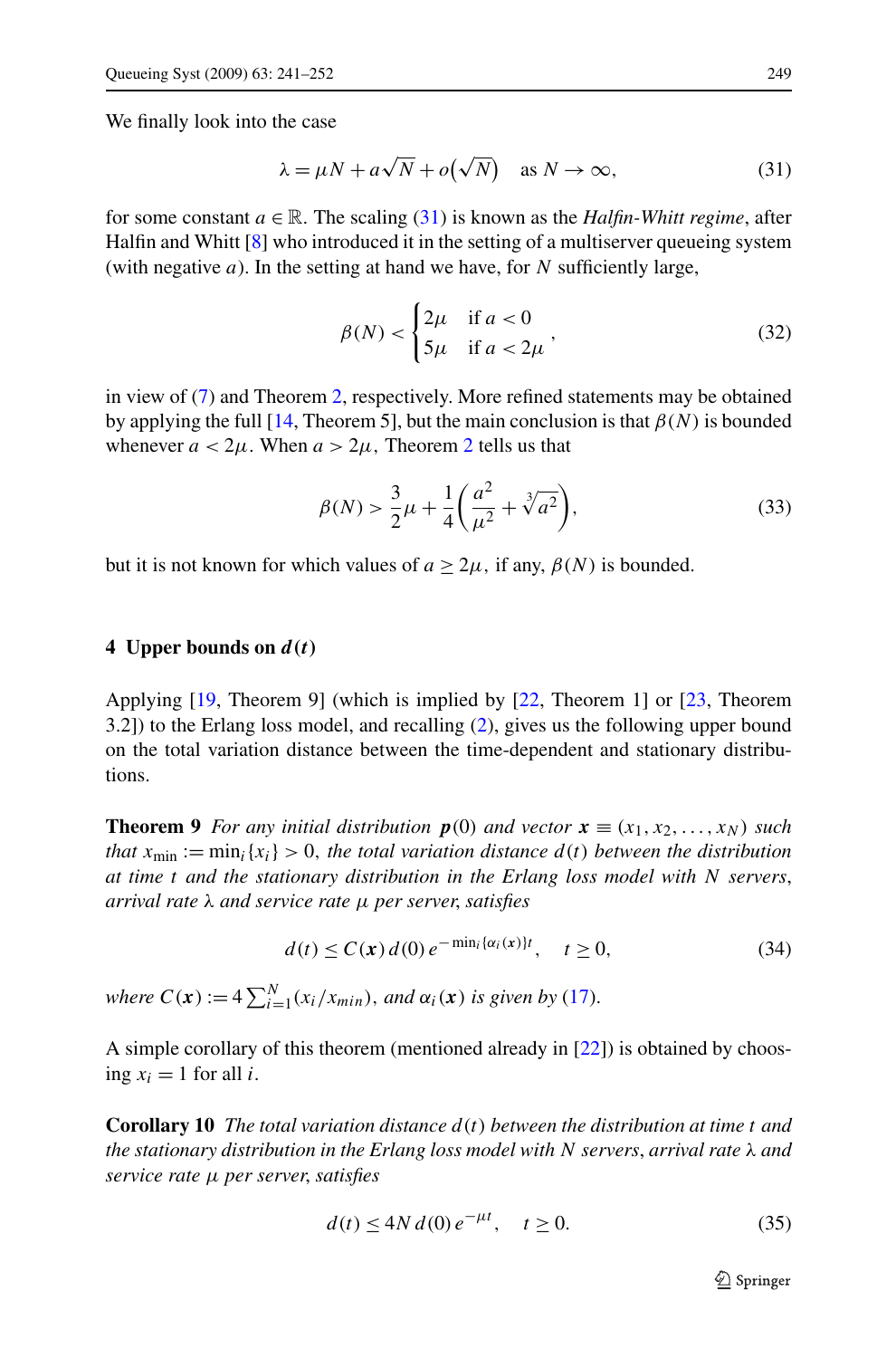<span id="page-9-0"></span>Of course, this result is particularly relevant in a setting such as that of Theorem [7](#page-7-0), where  $\mu$  is the limiting rate of convergence as  $N \to \infty$ . In the specific case  $\lambda = cN$ with  $c < \mu$ , it was shown in [[6,](#page-11-0) Proposition 10] by employing a coupling technique that, actually,

$$
d(t) \le (N+1) d(0) e^{-\mu t}, \quad t \ge 0.
$$
 (36)

Continuing with the linear case  $\lambda(N) = cN$ , we now assume  $c > \mu$ . Theorem [9](#page-8-0) leads to a bound—already mentioned in less explicit form in [\[19](#page-11-0)]—that slightly improves upon [\[6](#page-11-0), Proposition 6].

**Corollary 11** *If*  $c > \mu$ , then the total variation distance between the distribution at *time t and the stationary distribution in the Erlang loss model with N servers*, *arrival rate cN and service rate μ per server*, *satisfies*

$$
d(t) \le C d(0) e^{-Mt}, \quad t \ge 0,
$$
\n(37)

*where*

$$
C := 4\frac{(\sqrt{c/\mu})^N - 1}{\sqrt{c/\mu} - 1}
$$
 and 
$$
M := (\sqrt{c} - \sqrt{\mu})^2 N + 2\sqrt{c\mu} - \mu.
$$

*Proof* Choosing  $x_i = (\sqrt{\mu/c})^i$ ,  $1 \le i \le N$ , the quantities  $\alpha_i(\mathbf{x})$  of ([17\)](#page-5-0) satisfy

$$
\alpha_i(\mathbf{x}) = \begin{cases}\n(c - \sqrt{c\mu})N - (\sqrt{c\mu} - \mu)i + \sqrt{c\mu}, & 1 \le i < N, \\
cN - (\sqrt{c\mu} - \mu)N + \sqrt{c\mu}, & i = N,\n\end{cases}
$$

so that  $\min_i {\alpha_i(\mathbf{x})} = \alpha_{N-1}(\mathbf{x})$ . The result follows readily from Theorem [9](#page-8-0) by substitution.  $\Box$ 

Note that, in view of Theorem  $\frac{8}{10}$  $\frac{8}{10}$  $\frac{8}{10}$ , the exponent in (37) is asymptotically sharp as  $N \rightarrow \infty$ .

# **5 Time-dependent rates**

In this section we allow the arrival rate  $\lambda(t) \equiv \lambda(N, t)$  as well as the service rate per server  $\mu(t)$  to be functions of time, and assume them to be nonnegative and locally integrable on  $[0, \infty)$ . Employing the approach of  $[23]$  $[23]$  and  $[7]$  $[7]$ , we then obtain the following generalization of Theorem [9.](#page-8-0)

**Theorem 12** *For any two initial distributions*  $p^{(1)}(0)$  *and*  $p^{(2)}(0)$ *, and any vector*  $x \equiv (x_1, x_2, \ldots, x_N)$  *such that*  $x_{min} := min_i \{x_i\} > 0$ *, the total variation distance between the distributions*  $p^{(1)}(t)$  *and*  $p^{(2)}(t)$  *in the Erlang loss model with N servers, and arrival rate λ(τ) and service rate μ(τ) per server at time τ, satisfies*

$$
d_{tv}(\boldsymbol{p}^{(1)}(t), \boldsymbol{p}^{(2)}(t)) \le C(\boldsymbol{x}) d_{tv}(\boldsymbol{p}^{(1)}(0), \boldsymbol{p}^{(2)}(0)) e^{-\int_0^t \min_i \{\alpha_i(\boldsymbol{x}, \tau)\} d\tau}, \quad t \ge 0,
$$
\n(38)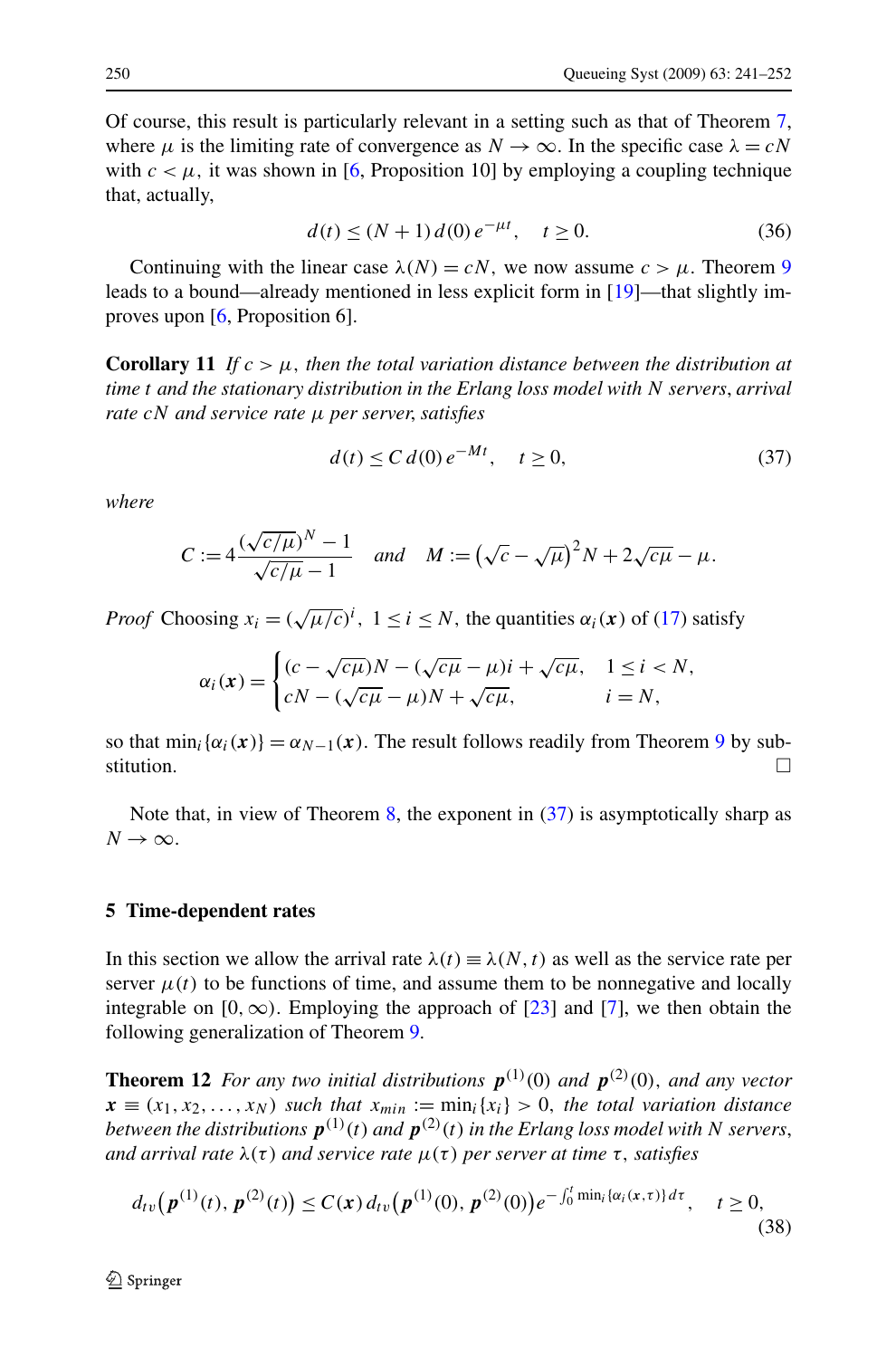*where*  $C(\mathbf{x}) := 4 \sum_{i=1}^{N} (x_i/x_{min})$ , and

$$
\alpha_i(\mathbf{x}, \tau) := \left(1 - \frac{x_{i+1}}{x_i}\right)\lambda(\tau) + \left(i - (i-1)\frac{x_{i-1}}{x_i}\right)\mu(\tau), \quad 1 \le i \le N,\tag{39}
$$

*with*  $x_0 = x_{N+1} = 0$ .

Choosing  $x_i = 1$  for all *i* gives us the generalization of Corollary [10](#page-8-0) that was stated earlier in [\[23](#page-11-0), Theorem 7.1].

**Corollary 13** *For any two initial distributions*  $p^{(1)}(0)$  *and*  $p^{(2)}(0)$ *, the total variation distance between the distributions*  $p^{(1)}(t)$  *and*  $p^{(2)}(t)$  *in the Erlang loss model with N servers, and arrival rate*  $λ(τ)$  *and service rate*  $μ(τ)$  *per server at time τ, satisfies*

$$
d_{tv}(\boldsymbol{p}^{(1)}(t), \boldsymbol{p}^{(2)}(t)) \le 4N d_{tv}(\boldsymbol{p}^{(1)}(0), \boldsymbol{p}^{(2)}(0))e^{-\int_0^t \mu(\tau) d\tau}, \quad t \ge 0. \tag{40}
$$

It follows in particular that the total variation distance between  $p^{(1)}(t)$  and  $p^{(2)}(t)$ tends to 0 as  $\hat{t} \to \infty$  if  $\int_0^\infty \mu(\tau) d\tau = \infty$ .

Let us finally consider the special case  $\lambda(t) = Nc(t)$ ,  $t \ge 0$ . Choosing  $x_i = \delta^i$ , with  $0 < \delta < 1$  and  $\delta$  so close to 1 that

$$
\delta Nc(t) > \Delta \mu(t), \quad t \ge 0,
$$
\n(41)

where  $\Delta := \delta^{-1} - 1$ , it follows readily that

$$
\min_{i} {\alpha_i(\mathbf{x},t)} = \alpha_{N-1}(\mathbf{x},t) = N\Delta(\delta c(t) - \mu(t)) + (2\Delta + 1)\mu(t), \quad t \ge 0.
$$
 (42)

Hence Theorem [12](#page-9-0) leads to the following result.

**Corollary 14** *Suppose that*  $\delta$ ,  $0 < \delta < 1$ ,  $c(\cdot)$ , *and*  $\mu(\cdot)$  *are such that* (41) *holds true*. *Then for any two initial distributions p(*1*) (*0*) and p(*2*) (*0*), the total variation* distance between the distributions  $p^{(1)}(t)$  and  $p^{(2)}(t)$  in the Erlang loss model with *N* servers, and arrival rate  $λ(τ) = Nc(τ)$  and service rate  $μ(τ)$  per server at time τ, *satisfies*

$$
d_{tv}(\boldsymbol{p}^{(1)}(t), \boldsymbol{p}^{(2)}(t)) \le C d_{tv}(\boldsymbol{p}^{(1)}(0), \boldsymbol{p}^{(2)}(0)) e^{-\int_0^t M(\tau) d\tau}, \quad t \ge 0,
$$
 (43)

*where*

$$
C := 4\Delta^{-1}(\delta^{-N} - 1) \quad \text{and} \quad M(\tau) := N\Delta(\delta c(\tau) - \mu(\tau)) + (2\Delta + 1)\mu(\tau).
$$

This corollary is a generalization of Corollary [11](#page-9-0), for in the stationary setting  $c(t)$  = *c,*  $\mu(t) = \mu$  and  $c > \mu$ , we regain Corollary [11](#page-9-0) by choosing  $\delta = \sqrt{\mu/c}$ . Evidently, Corollary 14 is particularly relevant when the functions  $c(t)$  and  $\mu(t)$  are such that  $\int_0^\infty (\delta c(\tau) - \mu(\tau)) d\tau = \infty$  for  $\delta$  sufficiently close to 1.